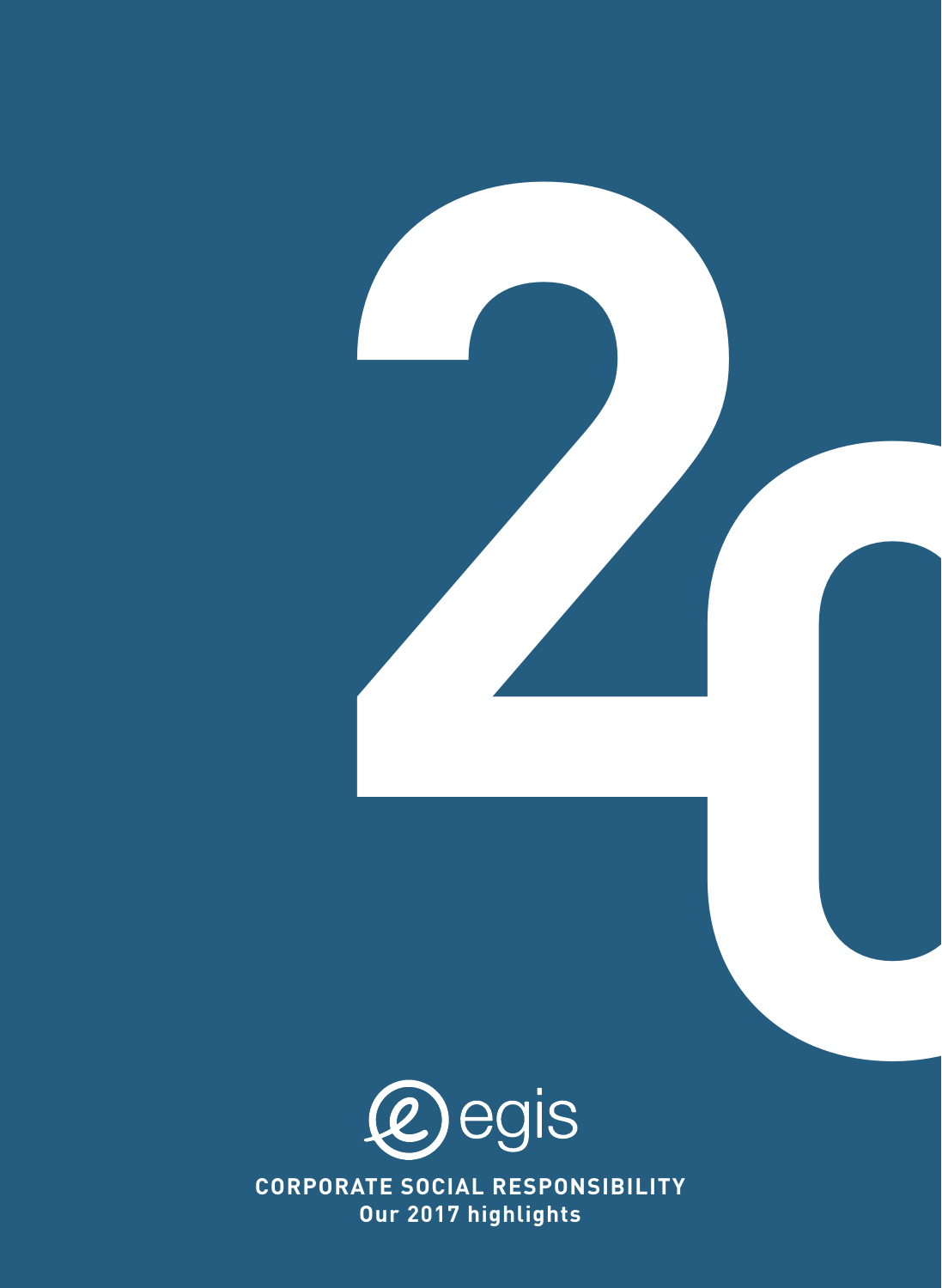# Our economic and governance challenges

| Our goals                | <b>Our indicators</b>                                                                      | <b>Scope</b> | 2016        | 2017                      | <b>ACHIEVEMENTS IN 2017</b>                                                                                                                                                                                                                                                                                                                                                                                                                                                                                                                                                                                                                                                                                                                                                                                                                                                                                                                                                                                                                                                                                                                                                                                                                                                                                                                                                                                                                                                                                                                                                                                                                                                                                                                                                                                                                                                          |
|--------------------------|--------------------------------------------------------------------------------------------|--------------|-------------|---------------------------|--------------------------------------------------------------------------------------------------------------------------------------------------------------------------------------------------------------------------------------------------------------------------------------------------------------------------------------------------------------------------------------------------------------------------------------------------------------------------------------------------------------------------------------------------------------------------------------------------------------------------------------------------------------------------------------------------------------------------------------------------------------------------------------------------------------------------------------------------------------------------------------------------------------------------------------------------------------------------------------------------------------------------------------------------------------------------------------------------------------------------------------------------------------------------------------------------------------------------------------------------------------------------------------------------------------------------------------------------------------------------------------------------------------------------------------------------------------------------------------------------------------------------------------------------------------------------------------------------------------------------------------------------------------------------------------------------------------------------------------------------------------------------------------------------------------------------------------------------------------------------------------|
|                          | Being a committed player in sustainable engineering                                        |              |             |                           |                                                                                                                                                                                                                                                                                                                                                                                                                                                                                                                                                                                                                                                                                                                                                                                                                                                                                                                                                                                                                                                                                                                                                                                                                                                                                                                                                                                                                                                                                                                                                                                                                                                                                                                                                                                                                                                                                      |
| Commitments              | Qualitative                                                                                | Group        | Qualitative | <b>Qualitative</b>        | • Signature of the Shift Project manifesto to "decarbonise" Europe (the Shift Project is a<br>think tank striving for an economy free of the carbon constraint).<br>• Reflections on the key elements of the new 2018-2020 CSR road map, based on<br>three priorities: the Egis offer with regards the 2°C Target, the consideration of the UN<br>Sustainable Development Goals, the broadening of the scope of our CSR policy worldwide<br>(in this edition of the report, several indicators from our Brazil subsidiary have been added<br>- in italics in the indicators columns).<br>· Publication of a charter on Psychosocial Risks that defines the Group's commitments,<br>defines the risks, specifies each person's role in confronting these phenomena, the actions<br>taken and the indicators (France perimeter)<br>& Signature of a charter to support employees affected by cancer and to promote health.<br>(France perimeter)<br>• Publication of an HR charter to standardise managerial practices on a global scale.<br>• EET (Ecological and Energy Transition) at the heart of the Group's 2018-2020 strategic<br>objectives (control of building energy efficiency, urban energy, regional energy autonomy,<br>biodiversity/preservation of natural resources, etc.).                                                                                                                                                                                                                                                                                                                                                                                                                                                                                                                                                                                          |
| Innovation               | The amount of<br>R&D<br>investments<br>eligible for<br>French research<br>tax credit (CIR) | Group        | €16 $m$     | €17 $m$                   | • Research & Development $(R&D)$ is essential in the development of Group activities.<br>Once again this year, the amount allocated to investments in R&D has increased. Our<br>innovation policy is structured around five main focus areas:<br>- Sustainable infrastructures and related services for connected and 'seamless' mobility<br>- Energy conservation, renewable energy and the climate change adaptation, working<br>resolutely towards the 2°C pathway<br>- Protection of biodiversity and preservation of natural resources<br>- The sustainable, inclusive, smart, desirable and resilient city<br>- Digital engineering, artificial intelligence, Big Data and the Internet of Things (IoT) aiding<br>the performance of our clients' projects and of users of the structures we design and operate<br>· Egis and the Icade group, with the support of the Caisse des Dépôts, founded the start-up<br>Cycle Up, a marketplace connecting actors involved in the reuse of construction materials.<br>This digital circular economy solution will be implemented across the Olympic Village at<br>the Paris 2024 games.<br>• The new innovation dynamic committed to in 2016 was consolidated:<br>- The first Ideathon was organised to stimulate innovation: 12 projects competed against<br>each other. Tàn, a platform supporting carbon neutrality, is the winner of this first edition.<br>- Involvement of young employees in the innovation process, with the "New Bees team",<br>the role of which is to challenge the different projects and to bring the perspective of the<br>young generation on emerging business models and new working methods<br>- Trialling of a scheme to support innovations in the excubation phase: the Tiger Teams<br>• Membership of the CLUB de Paris des directeurs de l'innovation (Paris CLUB of<br>innovation directors) |
|                          | Strengthening relationships with stakeholders in areas where Egis operates                 |              |             |                           |                                                                                                                                                                                                                                                                                                                                                                                                                                                                                                                                                                                                                                                                                                                                                                                                                                                                                                                                                                                                                                                                                                                                                                                                                                                                                                                                                                                                                                                                                                                                                                                                                                                                                                                                                                                                                                                                                      |
| External<br>partnerships | Qualitative                                                                                | Group        |             | Qualitative   Qualitative | • Continuation of targeted partnerships, including on energy, climate and biodiversity<br>topics, and particularly:<br>- Renewed membership of CEEBIOS (the European Centre of Excellence in Biomimicry at<br>Senlis); of the Nature 2050 programme from CDC Biodiversity (within this programme,<br>Egis is taking part in B4B+ club working groups to develop a Biodiversity footprint<br>indicator); Egis is a founding member of the Low Carbon organisation; read about all of<br>our partnerships at www.rse-egis.fr/en<br>• On the subject of mobility:<br>- Various partnerships have been signed by Egis Easytrip Services (operating under the<br>Easytrip and Transpass brands, provides a whole range of mobility services for road<br>users): with Free2Move, the PSA brand dedicated to mobility, in the roll-out of its offer<br>of on-board services, with the car manufacturer Kia to make the KiWhi Pass® solution<br>available to customers, enabling them to access a vast network of fast-charge terminals<br>across France, with the Dutch start-up Route 42, to offer a new "Connected Vehicle"<br>service, with Bouygues Énergies & Services to open up networks of charging terminals<br>to drivers of rechargeable electric and hybrid vehicles who have a KiWhi Pass® card.<br>- A partnership with Eiffage Energie, the City of Lyon, Sytral and Keolis, to trial road<br>sharing in Lyon with a view to improving traffic flow: the first "dynamic" bus corridor.<br>Along a 350-metre stretch, the road is reserved to buses when they are passing; vehicles<br>are free to travel along it the rest of the time.                                                                                                                                                                                                                                      |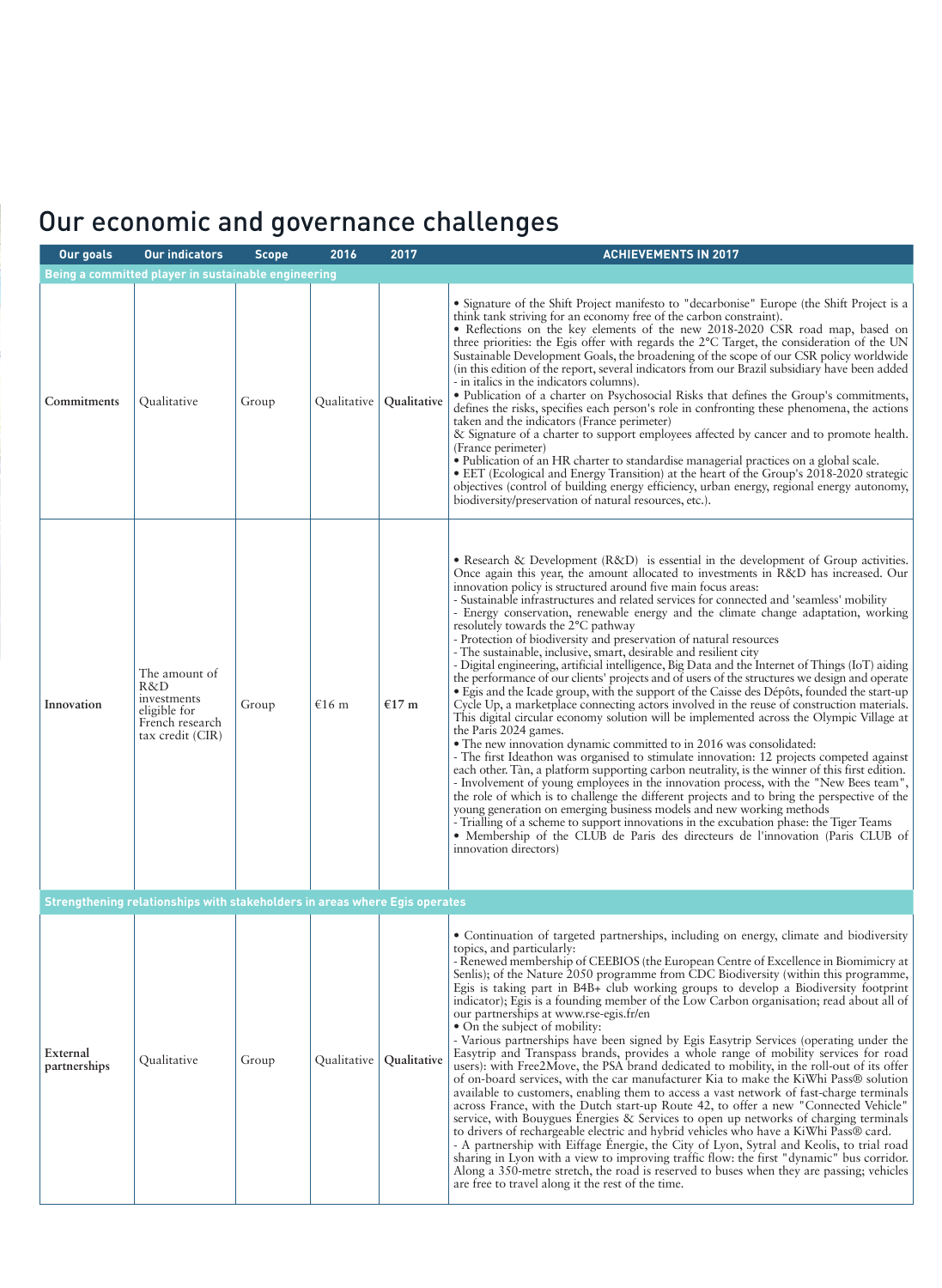| <b>Our goals</b>                         | <b>Our indicators</b>                                                      | <b>Scope</b> | 2016        | 2017        | <b>ACHIEVEMENTS IN 2017</b>                                                                                                                                                                                                                                                                                                                                                                                                                                                                                                                                                                                                                                                                                                                                                                                                                                                                                                                                                                                                                                                                                                                                                                                                                                                                                                                                                                                                                                                                                                                                                                                                                                                                                                                                                                                                                                                                                                                                                                                                                                                                                                                                                                                                                                                                                                                                                                                                                                                                                                                                                                                                                                                                                                                                                                                                                                                                                                                                                                                                                                                                                                                                                                                                                                 |
|------------------------------------------|----------------------------------------------------------------------------|--------------|-------------|-------------|-------------------------------------------------------------------------------------------------------------------------------------------------------------------------------------------------------------------------------------------------------------------------------------------------------------------------------------------------------------------------------------------------------------------------------------------------------------------------------------------------------------------------------------------------------------------------------------------------------------------------------------------------------------------------------------------------------------------------------------------------------------------------------------------------------------------------------------------------------------------------------------------------------------------------------------------------------------------------------------------------------------------------------------------------------------------------------------------------------------------------------------------------------------------------------------------------------------------------------------------------------------------------------------------------------------------------------------------------------------------------------------------------------------------------------------------------------------------------------------------------------------------------------------------------------------------------------------------------------------------------------------------------------------------------------------------------------------------------------------------------------------------------------------------------------------------------------------------------------------------------------------------------------------------------------------------------------------------------------------------------------------------------------------------------------------------------------------------------------------------------------------------------------------------------------------------------------------------------------------------------------------------------------------------------------------------------------------------------------------------------------------------------------------------------------------------------------------------------------------------------------------------------------------------------------------------------------------------------------------------------------------------------------------------------------------------------------------------------------------------------------------------------------------------------------------------------------------------------------------------------------------------------------------------------------------------------------------------------------------------------------------------------------------------------------------------------------------------------------------------------------------------------------------------------------------------------------------------------------------------------------------|
|                                          | Strengthening relationships with stakeholders in areas where Egis operates |              |             |             |                                                                                                                                                                                                                                                                                                                                                                                                                                                                                                                                                                                                                                                                                                                                                                                                                                                                                                                                                                                                                                                                                                                                                                                                                                                                                                                                                                                                                                                                                                                                                                                                                                                                                                                                                                                                                                                                                                                                                                                                                                                                                                                                                                                                                                                                                                                                                                                                                                                                                                                                                                                                                                                                                                                                                                                                                                                                                                                                                                                                                                                                                                                                                                                                                                                             |
| Dialogue with<br>stakeholders            | Qualitative                                                                | Group        | Qualitative | Qualitative | • Egis maintains good relationships with its key stakeholders, owing to its business sectors<br>and their need to be open to other external players. The need for a general understanding<br>of the issues, for definition and for co-construction has led the Group to see dialogue as<br>central to its governance. Here are a few examples:<br>- Audition by a French Senate inquiry commitee on the reality of compensatory measures<br>on infrastructure projects, projects integrating anticipatory measures, preliminary studies,<br>conditions of completion and their monitoring over the duration<br>- Mobilisation for the "Assises de la mobilité" mobility forums (following the national<br>consultation launched in September 2017 by the Minister of Transport, Elisabeth Borne<br>(France), with all actors from the transport sector and citizens). Through Syntec-Ingénierie<br>(French union of research and consultancy companies) Egis actively contributed to the<br>engineering "position paper". Fourteen proposals were presented relating particularly to<br>governance, financing methods and concrete actions enabling the development of a truly<br>multimodal transport offer.<br>- Contribution to the Vade-Mecum to support the design and construction of wood-<br>construction residences) published by Adivbois, with which Egis is a partner (Adivbois is<br>a French association wich promote the wood construction)<br>- Contribution to the development of a study devoted to BIM (Business Information<br>Modeling), published by Eyrolles (a French publisher) = "Le BIM éclairé par<br>la recherche-Modélisation, collaboration & ingénierie" ("BIM enlightened by<br>research - Modelling, collaboration & engineering" - a french version book).<br>• Egis also has many partnerships. Examples of key contributions: The Palladio<br>foundation, the Sustainable Building Plan (Plan Bâtiment Durable), Building Smart<br>International, Medi@construct, the Syntec-Ingénierie engineering federation, the College<br>of Sustainable Development Directors, the Saint Quentin in Yvelines Climate and<br>Energy Club, BBCA (Low Carbon Building Association), the Oui Au Bois and ADIVbois<br>associations (two association wich promote the woodconstruction), Certivea engineering<br>consultancy (the reference regarding evaluation and certification), R20 (Regions of<br>Climate Action, a NGO wich finance and develop green infrastructure projects), Business<br>Clusters, the AIPCR (World Road Association).<br>• Egis consolidates customer satisfaction surveys at Group level each year.<br>• The Egis Sustainable Development (SD) Steering Committee meets twice a year and is<br>composed of internal spokespeople and external parties recognised across the different<br>fields of SD relating to our activities. The aim is to provide a critical and constructive<br>opinion on our solutions and the responses we bring to SD issues or to debate dilemmas<br>that we face during our operational projects. In 2017, four subjects were debated:<br>the low-carbon city, wood construction (buildings), energy-positive motorways, self-<br>consumption energy projects at local level. |
| Solidarity<br>and corporate<br>patronage | Qualitative                                                                | Group        | Qualitative | Qualitative | • Day-to-day, various programmes enable employees to be involved in solidarity action<br>and to launch eco-responsible initiatives, both in France and worldwide. Here are a few<br>examples:<br>- Continuation of the skills sponsorship with the "Nos Quartiers ont des Talents" French<br>association (NQT, or "Our Neighbourhoods Got Talent") 57 young people sponsored in<br>2017.<br>- Skills sponsorship operations: In France, contribution to the restructuring project for the<br>new Médecins Sans Frontières head office + continuation of the renovation of a housing<br>site for the Samu Social (NGO providing direct social and medical assistance in the<br>streets) + 2 sponsorships organised by Routalis $(A28 \text{ motorway operating subsidiary})$<br>where some employees gave their time to the french NGO, Secours Populaire (which acts<br>against the poverty and the exclusion in France and in the world), while others maintained<br>footpaths close to the motorway to enhance the region's tourist appeal.<br>- In Brazil, teams were mobilised against breast and prostate cancer. They organised<br>fundraising campaigns for the most disadvantaged (clothes and food products). They<br>contributed to the environmental project run by the Federal University of Rio de Janeiro to<br>replant native trees from the Mata Atlantica primal forest.<br>- In Cameroon: mobilisation for the Promhandicam organisation, for disabled children.<br>- In Qatar, organisation of a blood donation rally.<br>- In Portugal: collection of toys and clothes for the Red Cross, for the people affected by<br>the forest fires.<br>- In the Philippines: campaign planting trees along the motorway in South Manilla.<br>- In Mexico: Following the terrible earthquake that struck Mexico on 19 September, Egis<br>joined a support campaign organised by the French Ambassador to Mexico.<br>- In India, Egis renewed its support for the NGO "Salaam Baalak Trust" to fund a<br>nutritional programme for children at the Aasra centre.<br>- The Egis Foundation supported students from the Villebon Charpak Institute + the NGO<br>Entrepreneurs du Monde (supports microfinance programmes) on the Pteah Baitong<br>project (programme facilitating access to energy for populations experiencing energy<br>poverty in isolated areas of Cambodia) + support for Cergy workshops (preparation of<br>a workshop on the SD of the Greater Ouarzazate region in Morocco + support for the<br>CODATU organisation (supporting Masters-level training in Rabat (Morocco) and Lomé<br>(Togo) to train the future urban mobility managers in Africa).<br>- On the occasion of 20 years of the Egis brand, three days celebrating the Values of Egis<br>(Responsible, Human and Creative) were organised across the globe with solidarity events,<br>poster campaigns on the CSR actions and solutions developed by the Group, a CSR game<br>for tablets and smartphones with the added bonus of, for every 50 logins, a financial<br>contribution donated to the French Nature2050 programme (a programme to restore<br>biodiversity and help regions to combat climate change).                                               |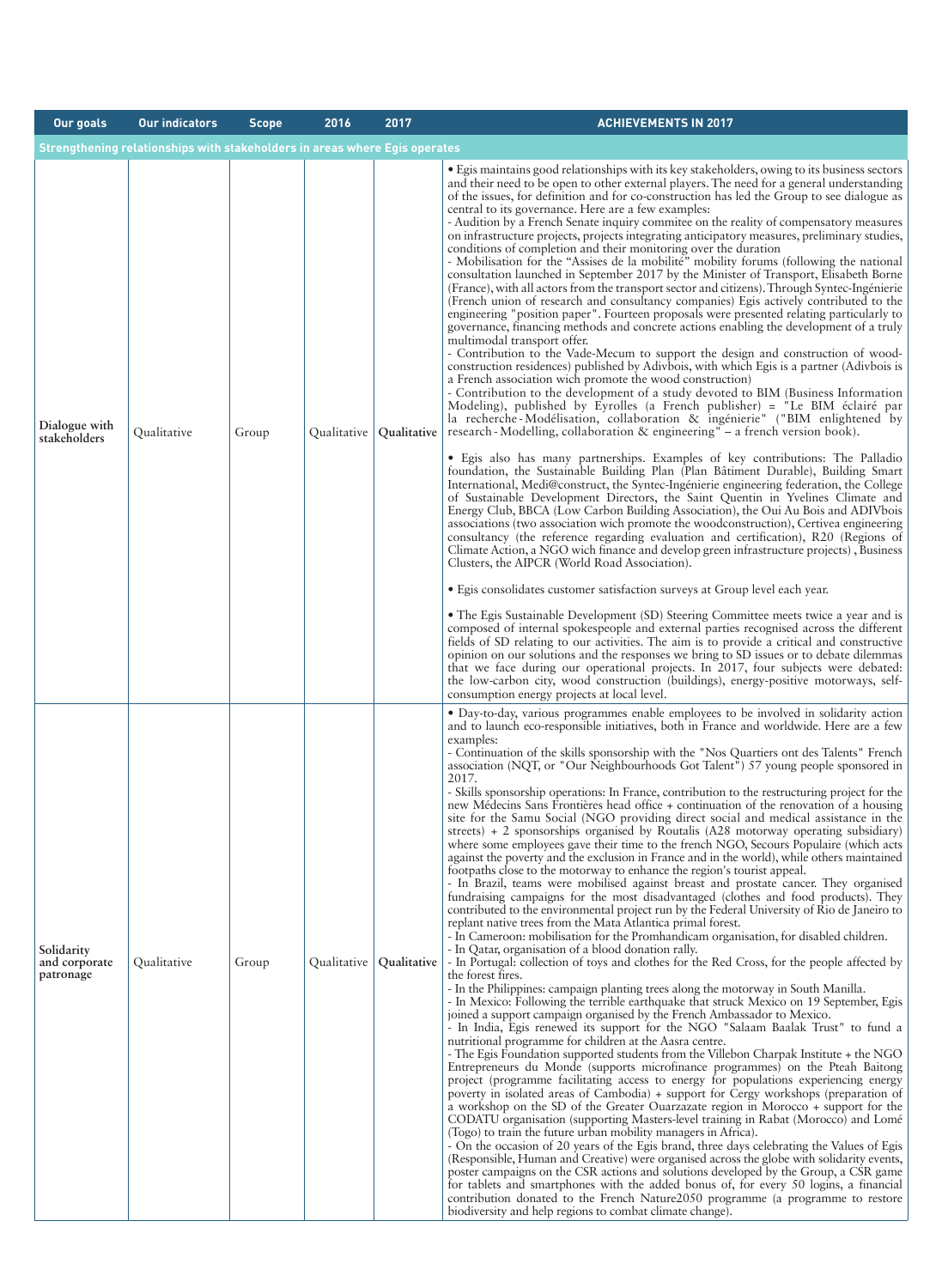| Our goals                                         | <b>Our indicators</b>                                                                                                  | <b>Scope</b>                                                                                                              | 2016                                                                                                  | 2017                                                                                            | <b>ACHIEVEMENTS IN 2017</b>                                                                                                                                                                                                                                                                                                                                                                                                                                                                                                                                                                                                                                                                                                                                                                                                                                                                                         |
|---------------------------------------------------|------------------------------------------------------------------------------------------------------------------------|---------------------------------------------------------------------------------------------------------------------------|-------------------------------------------------------------------------------------------------------|-------------------------------------------------------------------------------------------------|---------------------------------------------------------------------------------------------------------------------------------------------------------------------------------------------------------------------------------------------------------------------------------------------------------------------------------------------------------------------------------------------------------------------------------------------------------------------------------------------------------------------------------------------------------------------------------------------------------------------------------------------------------------------------------------------------------------------------------------------------------------------------------------------------------------------------------------------------------------------------------------------------------------------|
|                                                   |                                                                                                                        |                                                                                                                           |                                                                                                       |                                                                                                 | Placing our employees at the heart of corporate governance to participate more strongly in its long-term performance                                                                                                                                                                                                                                                                                                                                                                                                                                                                                                                                                                                                                                                                                                                                                                                                |
| Opening up<br>of capital to<br>employees          | 25% of the share<br>capital owned by<br>employees                                                                      | France<br>Executive<br>partners<br><i>I</i> losis<br>Partners)<br>and FCPE<br>mutual<br>funds<br>open to all<br>employees | - Executive<br>partners<br><i>I</i> osis<br>partners) 19%<br>- Employee<br>FCPÉ mutual<br>fund: $6\%$ | - Executive<br>partners<br>(Iosis)<br>partners) 19%<br>- Employee<br>FCPE mutual<br>fund: $6\%$ | • Egis's capital model is unique in the engineering and construction sector: 75% of<br>the company's capital is held by the Caisse des Dépôts, with the remaining 25%<br>owned by executive partners and employees.<br>The sale of a stake in the company to the "Partners" (senior managers) and to<br>all French employees of the Group took place in the first half of 2011 through a<br>mutual fund (Fonds Commun de Placement d'Entreprise - FCPE).<br>This capital model brings together the Caisse des Dépôts, a financial institution<br>with a long-term vision and a strong interest in our business sectors, with a group<br>of shareholders consisting of employees and managers committed to the success<br>of their Group. This capital structure is a formidable motivating factor, generating<br>momentum within the company and reinforcing our credibility with Egis's<br>customers and partners. |
|                                                   |                                                                                                                        |                                                                                                                           |                                                                                                       |                                                                                                 | Strengthening internal due diligence, particularly in view of our ambitions for international growth                                                                                                                                                                                                                                                                                                                                                                                                                                                                                                                                                                                                                                                                                                                                                                                                                |
| <b>Business ethics</b><br>and anti-<br>corruption | Total number of<br>people trained in<br>the prevention<br>of corruption,<br>criminal risk<br>and business<br>practices | Group                                                                                                                     | 437 people<br>received<br>face-to-face<br>training                                                    | 596 people<br>trained,<br>including<br>478 people in<br>face-to-face<br>training                | • Ethics e-learning courses are now included in the Egis training catalogue as self-<br>service for French employees. The 1st module aims to raise awareness of business<br>ethics and to introduce the Egis policy on the subject, and the second goes into more<br>depth on three subjects: anti-corruption, staff integrity and conflicts of interest.<br>4617 employees completed the full course.<br>Face-to-face sessions were organised in Poland and Romania.<br>The e-learning course was a great success in Brazil: half of all employees followed it.                                                                                                                                                                                                                                                                                                                                                    |
|                                                   | Meeting our customers' expectations in the best way possible                                                           |                                                                                                                           |                                                                                                       |                                                                                                 |                                                                                                                                                                                                                                                                                                                                                                                                                                                                                                                                                                                                                                                                                                                                                                                                                                                                                                                     |
| Monitoring<br>Customer<br>Satisfaction            | Proportion of<br>Egis's business<br>that has ISO<br>9001 certifica-<br>tion                                            | Group                                                                                                                     | 90% France<br>$74\%$ (group)                                                                          | 95% France<br>72% (group)                                                                       | • Renewal of the Group's Triple Certification (ISO9001/14001/OHSAS18001) in<br>France, obtained in October 2017.<br>In 2016, 90% of the business (across the subsidiaries with their headquarters in<br>France) ISO 9001 certified. In 2017, this percentage received 95%.<br>For the first time in 2017, we are in a position to publish this as a Group-wide<br>indicator: 72% of our businesses are ISO 9001 certified.<br>• The rail subsidiary once again achieved the Gold level (the highest score) in the<br>Ecovadis evaluation, for its commitment to CSR (evaluation reflecting the quality<br>of the CSR management system).<br>• A paperless survey tool is currently being rolled out. In 2017, this type of survey<br>was conducted with Egis Bâtiment, across 10,000 building and construction<br>accounts.                                                                                         |

## OUR SOCIETAL CHALLENGES

| <b>Our ambitions</b>                                           | <b>Our indicators</b> | <b>Scope</b> | 2016 | 2017                      | <b>ACHIEVEMENTS IN 2017</b>                                                                                                                                                                                                                                                                                                                                                                                                                                                                                                                                                                                                                                                                                                                                                                                                                                                                                                                                                                                                                                                                                                                                                                                                                                                                                                                                                                                                                                                                                                                                                                                                                                                                                                                                                                                                                                                                                                                                                                                                                                                                                                                                                                                                                                                                                                                                                                                                             |
|----------------------------------------------------------------|-----------------------|--------------|------|---------------------------|-----------------------------------------------------------------------------------------------------------------------------------------------------------------------------------------------------------------------------------------------------------------------------------------------------------------------------------------------------------------------------------------------------------------------------------------------------------------------------------------------------------------------------------------------------------------------------------------------------------------------------------------------------------------------------------------------------------------------------------------------------------------------------------------------------------------------------------------------------------------------------------------------------------------------------------------------------------------------------------------------------------------------------------------------------------------------------------------------------------------------------------------------------------------------------------------------------------------------------------------------------------------------------------------------------------------------------------------------------------------------------------------------------------------------------------------------------------------------------------------------------------------------------------------------------------------------------------------------------------------------------------------------------------------------------------------------------------------------------------------------------------------------------------------------------------------------------------------------------------------------------------------------------------------------------------------------------------------------------------------------------------------------------------------------------------------------------------------------------------------------------------------------------------------------------------------------------------------------------------------------------------------------------------------------------------------------------------------------------------------------------------------------------------------------------------------|
| <b>Working with communities.</b>                               |                       |              |      |                           |                                                                                                                                                                                                                                                                                                                                                                                                                                                                                                                                                                                                                                                                                                                                                                                                                                                                                                                                                                                                                                                                                                                                                                                                                                                                                                                                                                                                                                                                                                                                                                                                                                                                                                                                                                                                                                                                                                                                                                                                                                                                                                                                                                                                                                                                                                                                                                                                                                         |
| Actions taken<br>in favour of<br>local people<br>and residents | Qualitative           | Group        |      | Qualitative   Qualitative | • Due to the nature of its work (regional development), most of the projects led<br>by Egis compete with local development, and the attractiveness of the region.<br>Regional development is a priority. This is achieved through a sustained policy<br>of stakeholder involvement, systematic consideration of societal issues and<br>responsible practices.<br>Significant 2017 examples of projects carried out (non-exhaustive list):<br>- In England, with its consultancy subsidiary Helios, Egis contributed to a project<br>to reduce noise pollution from flights coming in and out of Gatwick Airport.<br>- Egis in India: contribution to the PMAY (Pradhan Mantri Awaas Yojana)<br>programme launched in 2015 by the Indian Prime Minister, with the goal of<br>making "housing for all" a reality by 2022. Workshops were organised in<br>close collaboration with the PWD (Public Works Department) and the State<br>Government of Madhya Pradesh. These workshops aimed to clearly define the<br>roles and responsibilities expected of all stakeholders. On this project, Egis<br>performs a Project Management Assistance role.<br>- Egis in Rwanda: capacity-building for the Rwandan government in the farming<br>sector, for the sustainable use of land, water resources, value creation and better<br>food security.<br>- Egis in Kenya: contribution to the H24 drinking water project for populations<br>in Nairobi, a 55 zmetre-high dam project transferring untreated water and<br>passing it through a water purification plant to supply water to over 300,000<br>residents. Egis is conducting full studies of all project works, from preliminary<br>studies to execution plans, as part of a consortium of construction companies<br>from the Vinci group.<br>- Egis in France: action to raise awareness of fire prevention along the A63<br>motorway with the DFCI (French leader in forest fire prevention) of Aquitaine,<br>to encourage motorists not to throw their cigarette ends out of the car window.<br>- Egis in Qatar: raising awareness among students from the international school<br>in Doha on the subject of CSR, a particularly important programme in terms<br>of the environmental appeal of public transport in a country where cars are<br>heavily used.<br>See also the section above: "Solidarity and sponsorship" to find out about a<br>selection of solidarity activities. |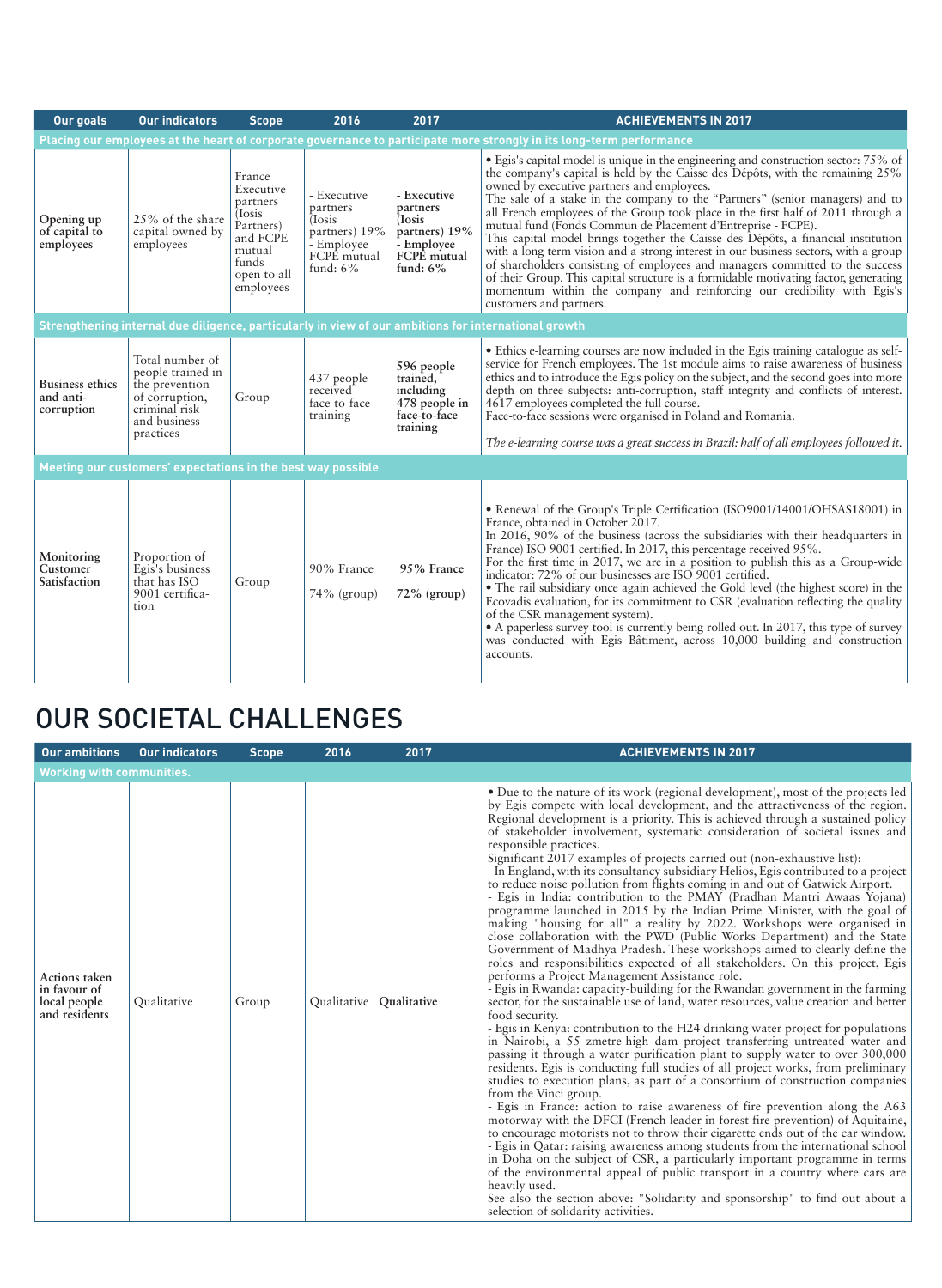### Nos défis sociaux

| Our goals            | <b>Our indicators</b>                       | <b>Scope</b>                 | 2016                                                                     | 2017                                                                                                                                                                                                              | <b>ACHIEVEMENTS IN 2017</b>                                                                                                                                                                                                                                                                                                                                                                                                                                                                                                                                                                                                                                                                                                                                                                                                                                                                                                                                                                                                                                                                                                                                                                                                                                                                                                                                                                                                                                                                                                                                                                                                          |
|----------------------|---------------------------------------------|------------------------------|--------------------------------------------------------------------------|-------------------------------------------------------------------------------------------------------------------------------------------------------------------------------------------------------------------|--------------------------------------------------------------------------------------------------------------------------------------------------------------------------------------------------------------------------------------------------------------------------------------------------------------------------------------------------------------------------------------------------------------------------------------------------------------------------------------------------------------------------------------------------------------------------------------------------------------------------------------------------------------------------------------------------------------------------------------------------------------------------------------------------------------------------------------------------------------------------------------------------------------------------------------------------------------------------------------------------------------------------------------------------------------------------------------------------------------------------------------------------------------------------------------------------------------------------------------------------------------------------------------------------------------------------------------------------------------------------------------------------------------------------------------------------------------------------------------------------------------------------------------------------------------------------------------------------------------------------------------|
|                      |                                             |                              |                                                                          | Providing a positive environment and attractive working conditions for our employees.                                                                                                                             |                                                                                                                                                                                                                                                                                                                                                                                                                                                                                                                                                                                                                                                                                                                                                                                                                                                                                                                                                                                                                                                                                                                                                                                                                                                                                                                                                                                                                                                                                                                                                                                                                                      |
|                      | Total number of<br>permanent staff          | France<br>Permanent<br>staff | 3842<br>people                                                           | 3888 people                                                                                                                                                                                                       | • Egis acts as a responsible employer, by:<br>- promoting sustainable employment. Over the last 4 years, over 95% of<br>employees in France have been on permanent contracts<br>- promoting employee professional development<br>- renewing its anti-discrimination policy                                                                                                                                                                                                                                                                                                                                                                                                                                                                                                                                                                                                                                                                                                                                                                                                                                                                                                                                                                                                                                                                                                                                                                                                                                                                                                                                                           |
|                      | Length of service<br>(years)                |                              | 10                                                                       | 11.4<br>4 years in Brazil                                                                                                                                                                                         | • Achievements (France):<br>- Telecommuting: 5% of employees in France telecommute (work from home)<br>regularly.<br>- An agreement was signed relating to the Time Savings Account and the donation<br>of rest days to allow employees the opportunity to donate rest days for the benefit                                                                                                                                                                                                                                                                                                                                                                                                                                                                                                                                                                                                                                                                                                                                                                                                                                                                                                                                                                                                                                                                                                                                                                                                                                                                                                                                          |
| Jobs                 | Average age<br>(years)                      |                              | 41.5                                                                     | 42.6<br>35 in Brazil                                                                                                                                                                                              | of an employee whose close relative is seriously ill.<br>- Part-time: all part-time employment requests are examined by the company in<br>accordance with a process provided for in the agreement. Nearly all part-time<br>arrangements are "chosen" within the Group.<br>- Internal meeting times: all internal Egis meetings must finish by 6 pm (or by 7<br>pm in exceptional circumstances relating to an emergency involving the safety of                                                                                                                                                                                                                                                                                                                                                                                                                                                                                                                                                                                                                                                                                                                                                                                                                                                                                                                                                                                                                                                                                                                                                                                      |
|                      | Staff turnover<br>(incl. resigna-<br>tions) |                              | 365 people<br>Or 8.30%<br>$(resi-$<br>gnations<br>$3.4\%$ )              | 14.2 %<br>(resignations $6.4\%$ )                                                                                                                                                                                 | property or people).<br>- Working time management: Possibility of managing working hours for parents<br>with children under three + managing hours around the start of the academic<br>year.<br>- There are provisions for authorised absences for employees with a child with                                                                                                                                                                                                                                                                                                                                                                                                                                                                                                                                                                                                                                                                                                                                                                                                                                                                                                                                                                                                                                                                                                                                                                                                                                                                                                                                                       |
|                      | % of part-time<br>employees                 |                              | 9.21%                                                                    | 8.60%                                                                                                                                                                                                             | severe disability (for medical appointments).<br>- Measures for paternity/maternity/adoption leave: additional leave to maintain<br>employees' full salary, return-to-work interview, maintenance of the link with<br>the company and the Group during absence (access to Intranet and internal                                                                                                                                                                                                                                                                                                                                                                                                                                                                                                                                                                                                                                                                                                                                                                                                                                                                                                                                                                                                                                                                                                                                                                                                                                                                                                                                      |
| Work<br>organisation | Average part-<br>time                       | France                       | 77.23%                                                                   | 77.60%                                                                                                                                                                                                            | network), adjustment of working hours for pregnant women from the 3rd month<br>of pregnancy (- 20 minutes a day, -30 minutes from the 5th month). Organisation<br>of childcare time and costs for training<br>- A new Group agreement on the Generation Control was reached on 7 April<br>2017, with all social partners. It meets the triple strategic objective of improving<br>access for young people to sustainable employment, maintaining and developing<br>the employment of older employees and, finally, ensuring knowledge and skills<br>transfer between generations. Objectives have been set that are both ambitious<br>and realistic. And within this framework, an active recruitment policy favouring<br>junior profiles. 55% of people recruited in France in 2017 were aged under 30. We<br>have also enhanced our mentoring policy by adding dedicated support on certain<br>training pathways. Over the last two years, we have supported over 60 mentor/<br>mentee partners as part of a pathway for junior project managers. Furthermore,<br>we have improved our use of block-release contracts (72 on average in 2017).<br>- Continuation of our Strategic Workforce Planning agreement (to be renewed at<br>the start of 2019) with three industry observatories conducted over the last two<br>years and specific monitoring of sensitive professions.<br>- Continuation of career appraisals allowing employees to plan the rest of their<br>career path and to identify the activities required to develop their skills. Over<br>2600 employees in France were able to refresh their appraisal in 2017. |
| Internal<br>mobility | Number of<br>transfers in the<br>Group      | Group                        | 129<br>inter-com-<br>pany<br>transfers<br>213<br>geographic<br>transfers | 100 inter-company<br>transfers (including<br>94 between Egis<br>subsidiaries and<br>6 to the CDC)<br>255 geographic<br>transfers in total<br>5 transfers from<br>Brazil to another<br>of the Group's<br>countries | • Internal mobility is a key element of the HR policy in terms of employment and<br>skills management. In France in 2017, nearly 100 inter-entity transfers and 255<br>geographic transfers were recorded.<br>• Several agreements frame this policy: To increase the visibility of posts to fill<br>internally, a platform on the Intranet called "StepUp" was made available, with<br>job descriptions.                                                                                                                                                                                                                                                                                                                                                                                                                                                                                                                                                                                                                                                                                                                                                                                                                                                                                                                                                                                                                                                                                                                                                                                                                            |
|                      | Developing the skills of our employees      |                              |                                                                          |                                                                                                                                                                                                                   |                                                                                                                                                                                                                                                                                                                                                                                                                                                                                                                                                                                                                                                                                                                                                                                                                                                                                                                                                                                                                                                                                                                                                                                                                                                                                                                                                                                                                                                                                                                                                                                                                                      |
|                      | Percentage<br>of employees<br>trained       |                              | 65.2%                                                                    | 61%                                                                                                                                                                                                               | • Continuation of our training investment with nearly 54,000 training hours and<br>over 4200 training activities delivered in France in 2017.<br>& Increased importance of our Digital Learning platform, now accessible to<br>all Egis employees worldwide (7800 visits and nearly 8000 logins with over                                                                                                                                                                                                                                                                                                                                                                                                                                                                                                                                                                                                                                                                                                                                                                                                                                                                                                                                                                                                                                                                                                                                                                                                                                                                                                                            |
| Training             | Percentage<br>of employees<br>trained       | France<br>11 hours           |                                                                          | 23<br>4.4 hours in Brazil                                                                                                                                                                                         | 150 active modules on many topics, including Health and Safety, Ethics &<br>Compliance).<br>• Introduction of "Induction" process for all new employees - content focused<br>on the Egis values.<br>• Continuation of Egis Campus study programmes intended for key profiles;<br>integration of international programmes.<br>• Continuation of the managerial development programme "Imagine Managing"<br>Tomorrow".<br>Provision of individual skill development programmes for 350 managers.<br>Collective training initiatives, coaching and "co-development". Carrying out of<br>an international "Management excellence" training course. Creation of the "My<br>Egis" development solutions offer for all managers. Introduction of a Change<br>Management cultural development programme (to accompany the human aspect<br>of transformations).                                                                                                                                                                                                                                                                                                                                                                                                                                                                                                                                                                                                                                                                                                                                                                               |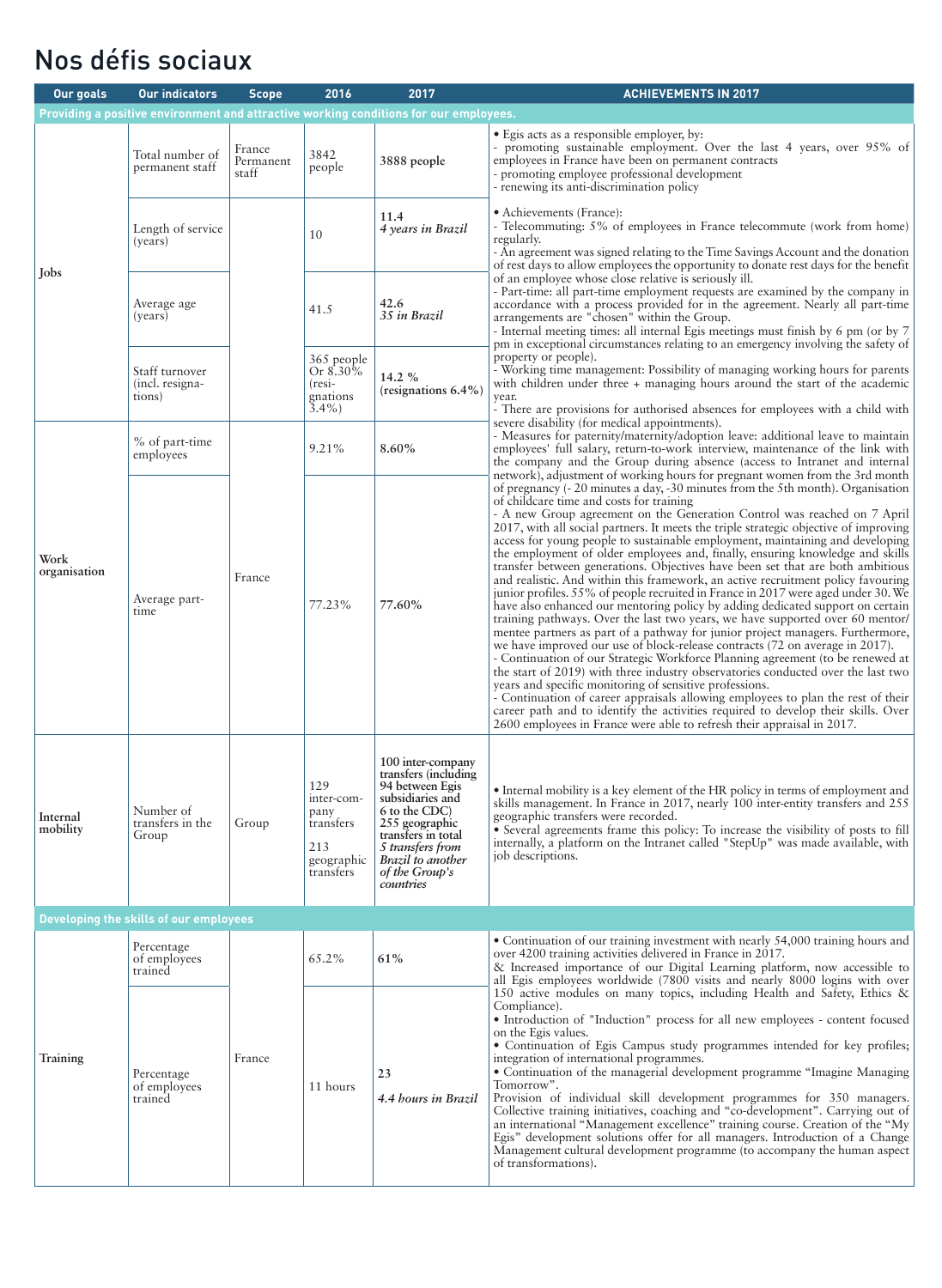| <b>Our goals</b>                  | <b>Our indicators</b>                                             | <b>Scope</b>                                                                                               | 2016                | 2017                           | <b>ACHIEVEMENTS IN 2017</b>                                                                                                                                                                                                                                                                                                                                                                                                                                                                                                                                                                                                                                                                                                                                                                                                                                                                                                                                                                                                                                                                                                                                                                                                                                                                                                                                                                                                                                                                                                                                                                                                                                                                                                                                                                                                                                                                                                                                                                                                                                                                                                                                                                                                                                                                                                   |  |  |  |  |
|-----------------------------------|-------------------------------------------------------------------|------------------------------------------------------------------------------------------------------------|---------------------|--------------------------------|-------------------------------------------------------------------------------------------------------------------------------------------------------------------------------------------------------------------------------------------------------------------------------------------------------------------------------------------------------------------------------------------------------------------------------------------------------------------------------------------------------------------------------------------------------------------------------------------------------------------------------------------------------------------------------------------------------------------------------------------------------------------------------------------------------------------------------------------------------------------------------------------------------------------------------------------------------------------------------------------------------------------------------------------------------------------------------------------------------------------------------------------------------------------------------------------------------------------------------------------------------------------------------------------------------------------------------------------------------------------------------------------------------------------------------------------------------------------------------------------------------------------------------------------------------------------------------------------------------------------------------------------------------------------------------------------------------------------------------------------------------------------------------------------------------------------------------------------------------------------------------------------------------------------------------------------------------------------------------------------------------------------------------------------------------------------------------------------------------------------------------------------------------------------------------------------------------------------------------------------------------------------------------------------------------------------------------|--|--|--|--|
|                                   | Ensuring the health and safety of our employees, everywhere       |                                                                                                            |                     |                                |                                                                                                                                                                                                                                                                                                                                                                                                                                                                                                                                                                                                                                                                                                                                                                                                                                                                                                                                                                                                                                                                                                                                                                                                                                                                                                                                                                                                                                                                                                                                                                                                                                                                                                                                                                                                                                                                                                                                                                                                                                                                                                                                                                                                                                                                                                                               |  |  |  |  |
| Health and<br>Safety of           | Procedure                                                         | Group                                                                                                      |                     | Qualitative   Qualitative      | • Renewal of the OHSAS 18001 certification in 2017. For the first time in 2017,<br>we are in a position to publish this as a group-wide indicator: 47% of Egis's<br>business has OHSAS 18001 certification<br>• Continued roll-out of the "Safety Attitude by Egis" initiative                                                                                                                                                                                                                                                                                                                                                                                                                                                                                                                                                                                                                                                                                                                                                                                                                                                                                                                                                                                                                                                                                                                                                                                                                                                                                                                                                                                                                                                                                                                                                                                                                                                                                                                                                                                                                                                                                                                                                                                                                                                |  |  |  |  |
| employees                         | Accidents<br>involving work<br>stoppage                           | France                                                                                                     | 26                  | 29<br>4 in Brazil              | • Achievements in 2017:<br>A charter signed to improve the support for employees affected by cancer and to<br>improve health (France).<br>- Provision of an internal "My Egis Health & Safety" portal, where useful                                                                                                                                                                                                                                                                                                                                                                                                                                                                                                                                                                                                                                                                                                                                                                                                                                                                                                                                                                                                                                                                                                                                                                                                                                                                                                                                                                                                                                                                                                                                                                                                                                                                                                                                                                                                                                                                                                                                                                                                                                                                                                           |  |  |  |  |
| Safety<br>Management<br>System    | Share of Egis<br>business certified<br>OHSAS or                   | Group<br>(since 2017)                                                                                      | 33%<br>(France)     | 56% (France)<br>$47\%$ (group) | information is made available.<br>- Roll-out of the "Safetrip" tool for reporting international trips, enabling<br>employees to be contacted at any time in the event of any risk in the countries in<br>which they are staying.<br>- Simulations of emergency health & safety situations (fainting, sprains, cuts and<br>electric shocks) were carried out on several sites, to test and improve practices.<br>- Implementation of a new incident reporting system.<br>- Publication of a charter on the prevention of psychosocial risks.<br>- Provision of a "Cause Analysis" e-learning course to help employees resolve<br>problems relating to projects or everyday work, and to prevent them from<br>reoccurring.<br>- Two e-learning modules on global health and safety were rolled out to all Egis<br>employees working internationally.<br>• More locally, on different sites, training to raise awareness of prevention were<br>organised (sight day in Qatar, cancer prevention in Brazil). On others, yoga<br>sessions were offered (Qatar, India) to prevent stress.<br>• On some projects, to encourage the Safety Attitude, rewards were allocated<br>to teams when no accidents were reported. This was particularly the case in<br>Qatar on the Al Rayyan road project, and in Oman on the project to construct a<br>desalination factory in Barka.                                                                                                                                                                                                                                                                                                                                                                                                                                                                                                                                                                                                                                                                                                                                                                                                                                                                                                                                                        |  |  |  |  |
| <b>Developing social dialogue</b> |                                                                   |                                                                                                            |                     |                                |                                                                                                                                                                                                                                                                                                                                                                                                                                                                                                                                                                                                                                                                                                                                                                                                                                                                                                                                                                                                                                                                                                                                                                                                                                                                                                                                                                                                                                                                                                                                                                                                                                                                                                                                                                                                                                                                                                                                                                                                                                                                                                                                                                                                                                                                                                                               |  |  |  |  |
| Agreements                        | No. of collective<br>agreements<br>signed by the<br>Group         | Companies<br>linked to<br>the Syntec-<br>Ingénierie<br>convention<br>and with<br>a stake of<br>over $50\%$ | 5 new<br>agreements | 4 new agreements               | • A new Group agreement on the Generation Contract was reached in 2017 with<br>all social partners (see the Employment line above for more details).<br>Other agreements were signed relating to contingency and healthcare costs, the<br>time savings account + donation of rest days, results-sharing scheme, and holiday<br>bonus.<br>• Our Brazilian subsidiary also has company agreements on a local level (19 of<br>them in $2017$ ).                                                                                                                                                                                                                                                                                                                                                                                                                                                                                                                                                                                                                                                                                                                                                                                                                                                                                                                                                                                                                                                                                                                                                                                                                                                                                                                                                                                                                                                                                                                                                                                                                                                                                                                                                                                                                                                                                  |  |  |  |  |
|                                   | Respecting and promoting equality, diversity and social diversity |                                                                                                            |                     |                                |                                                                                                                                                                                                                                                                                                                                                                                                                                                                                                                                                                                                                                                                                                                                                                                                                                                                                                                                                                                                                                                                                                                                                                                                                                                                                                                                                                                                                                                                                                                                                                                                                                                                                                                                                                                                                                                                                                                                                                                                                                                                                                                                                                                                                                                                                                                               |  |  |  |  |
| Disability                        | Employment rate<br>of people<br>with disabilities                 | France                                                                                                     | 2.25%               | 2.68%<br>$1.55\%$ in Brazil    | • Continuation of action for people with disabilities; Examples:<br>- Provision of CESU Handicap (Universal Service Employment Cheques).<br>- Events for the European Disability Employment Week (EDEW) from 13 to 19<br>November 2017. During this week, a notebook on illnesses causing disability,<br>accompanied by a pen, was distributed to all employees (in France), a lecture<br>on diabetes prevention was delivered (a disease affecting over 4 million people<br>in France) in addition to a workshop entitled "Junk Food: Let's Change Our<br>Habits".<br>- Authorised absence for employees with a child with severe disability (for<br>medical appointments).<br>- Participation in the diversity sports challenge on 8 June, organised by Agefiph<br>(an organisation helping people with disabilities to find work) - 140 participants<br>- Routalis (Egis operations subsidiary) finished in 8th place.<br>- Participation in the TowerRun Incity in Lyon, France. 765 steps to climb on<br>behalf of the humanitarian organisation Handicap International, reaching the<br>35th and final floor at a height of over 150 metres.<br>- Sylvain Brèchet, Egis employee, was crowned French parasports champion in<br>snowboard-cross for the fourth year running at the event that took place in Les<br>Saisies in the Savoie, France on 28 March (Egis is a partner of the Snowboard &<br>Handicap Association)<br>- In Cameroon: mobilisation for the Promhandicam organisation for children<br>with disabilities. On this occasion, donations were collected from employees, and<br>supplemented by Egis, to be distributed to the children.<br>- In Great Britain, participation in the 8th edition of the parasports championships.<br>A bronze medal was achieved by an Egis employee in training.<br>• Of our projects, the Larnaca airport (in Cyprus) was voted by the ACI (Airport<br>Council International) the best European airport for facilities and services offered<br>to people with reduced mobility; Selected from a panel of 500 airports across 45<br>European countries, it marks the airport community's genuine recognition of this<br>airport, but also of Hermes Airports, the operating company for Larnaca and<br>Paphos airports in Cyprus, in which Egis is a 20% shareholder. |  |  |  |  |
| Over- $55s$                       | Rate of employ-<br>ment of<br>$(over-55s)$                        | France                                                                                                     | 15%                 | 15%<br>12% in Brazil           | • A new Group agreement on the Generation Control was reached on 7 April<br>2017, with all social partners. It meets the triple strategic objective of improving<br>access for young people to sustainable employment, maintaining and developing<br>the employment of older employees and, finally, ensuring knowledge and skills<br>transfer between generations.                                                                                                                                                                                                                                                                                                                                                                                                                                                                                                                                                                                                                                                                                                                                                                                                                                                                                                                                                                                                                                                                                                                                                                                                                                                                                                                                                                                                                                                                                                                                                                                                                                                                                                                                                                                                                                                                                                                                                           |  |  |  |  |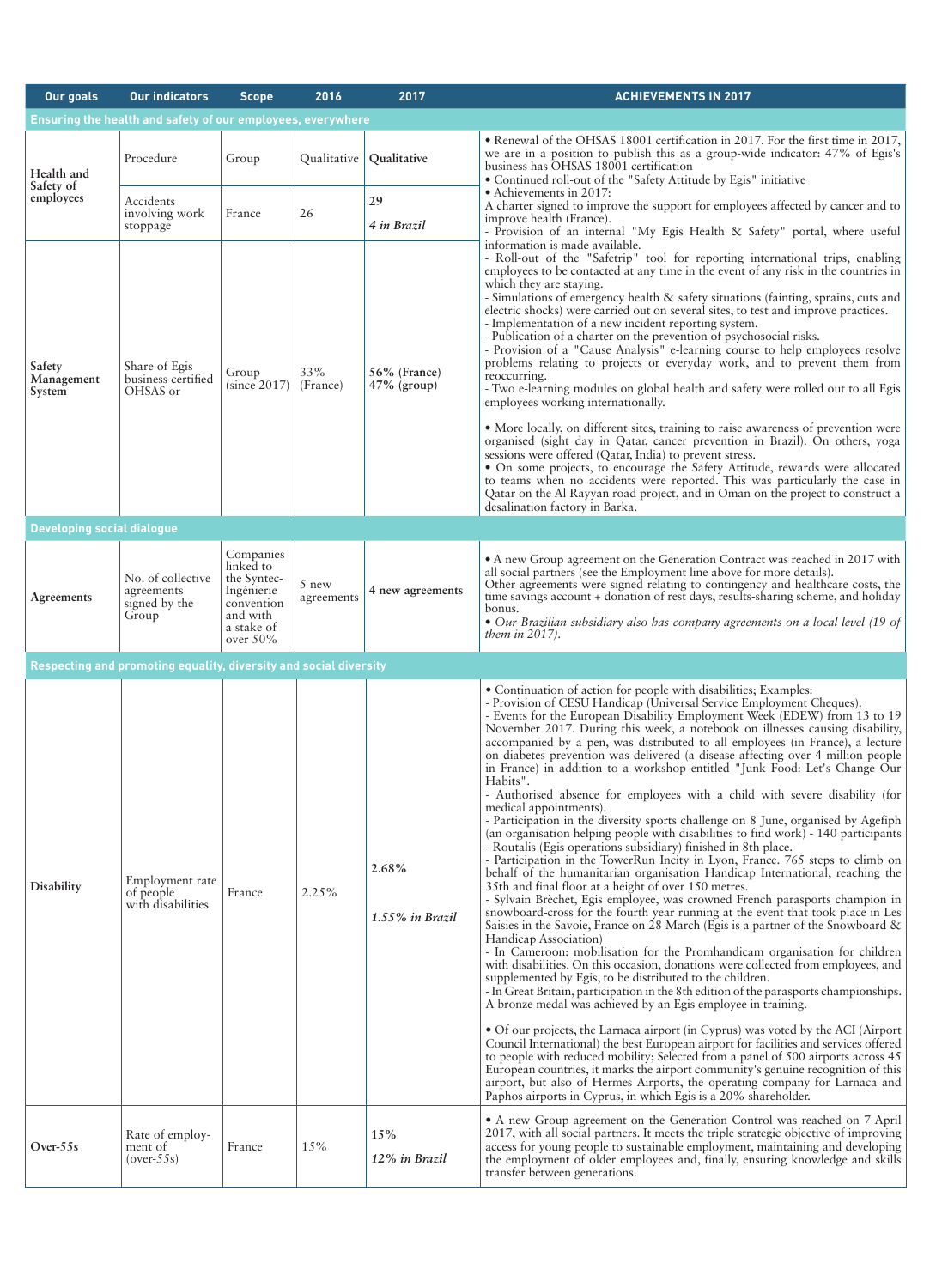| Our goals          | <b>Our indicators</b>                                             | <b>Scope</b> | 2016                                                           | 2017                                                        | <b>ACHIEVEMENTS IN 2017</b>                                                                                                                                                                                                                                                                                                                                                                                                                                                                                                                                                                                                                                                                                                                                                                                                                                                                                                                                                                                                                                                                                                                                                                                                                                                                                                                                                  |
|--------------------|-------------------------------------------------------------------|--------------|----------------------------------------------------------------|-------------------------------------------------------------|------------------------------------------------------------------------------------------------------------------------------------------------------------------------------------------------------------------------------------------------------------------------------------------------------------------------------------------------------------------------------------------------------------------------------------------------------------------------------------------------------------------------------------------------------------------------------------------------------------------------------------------------------------------------------------------------------------------------------------------------------------------------------------------------------------------------------------------------------------------------------------------------------------------------------------------------------------------------------------------------------------------------------------------------------------------------------------------------------------------------------------------------------------------------------------------------------------------------------------------------------------------------------------------------------------------------------------------------------------------------------|
|                    | Respecting and promoting equality, diversity and social diversity |              |                                                                |                                                             |                                                                                                                                                                                                                                                                                                                                                                                                                                                                                                                                                                                                                                                                                                                                                                                                                                                                                                                                                                                                                                                                                                                                                                                                                                                                                                                                                                              |
|                    | Proportion of<br>women in gover-<br>ning bodies                   | Group        | Egis<br>Executive<br>Committee<br>(COMEX):<br>3/9<br>CDO: 4/18 | GMC 4/9<br><b>Executive Com-</b><br>mittee (COMEX):<br>5/19 | • In 2017, the governance bodies evolved:<br>- The General Management Committee (GMC) succeeded the Executive<br>Committee: It is an advisory board to the Group's CEO. It is the board where the<br>Executive Committee's decision-making processes are prepared and organised,<br>and where common or urgent decisions are taken. Women are well-represented<br>on this board, at 44%.<br>- The Executive Committee (COMEX) succeeded the CDO; this is the Group's<br>main management board. It is composed of members of the GMC and executive<br>directors in charge of main Business Units. This is the Group's steering body where<br>the group's structuring decisions are debated. The Chief Executive Officer, after<br>listening to positions expressed by the Executive Committee, makes decisions and<br>arbitrates (subject to the prerogatives of the board of directors): women represent<br>26% of the numbers on this board.                                                                                                                                                                                                                                                                                                                                                                                                                                |
| Gender<br>equality | Gender Pay Gap                                                    | France       | 3.9%                                                           | 3.49%                                                       | • In equal classifications or equivalent duties, women earn on average 3.49% less<br>than men. A regular reduction of this gap has been observed since 2015.<br>• Some achievements:<br>- Pay gaps (between genders): a negotiation within subsidiaries resulted in the<br>constitution of specific budgets with a view to reducing the gaps when non-<br>objectified situations were observed.<br>- Provision of an e-learning course designed by Alter-égales (the network of<br>women from the Caisse des Dépôts group) with the goal of raising awareness<br>among the Group's employees of diversity and gender equality.<br>- Active participation of Marianne Sénéchal, project director for Line 15 of the<br>Grand Paris project in the "ESTP au féminin" organisation which, every two<br>years, awards a trophy to several exceptional women. (Egis trophy partner).<br>- Three discussion workshops were organised in the form of a brainstorming<br>session at the Lyon, Montreuil and Saint-Quentin sites, on "Diversity at Egis,<br>what does it look like?"<br>- Egis in Cameroon and Egis in India mobilised for International Women's Day<br>(8 March) by organising events. In Cameroon, mobilisation with the Cameroon<br>organisation PROMHANDICAM, for children with disabilities - In India,<br>discussions and debate on the role of women in India. |

# Our environmental challenges

| Our goals                           | <b>Our indicators</b>                                                                                               | <b>Scope</b>    | 2016                                                               | 2017                                                   | <b>ACHIEVEMENTS IN 2017</b>                                                                                                                                                                                                                                                                                                                                                                                                                                                                                                                                                                                                                                                                                                                                                                                                                           |  |  |  |  |
|-------------------------------------|---------------------------------------------------------------------------------------------------------------------|-----------------|--------------------------------------------------------------------|--------------------------------------------------------|-------------------------------------------------------------------------------------------------------------------------------------------------------------------------------------------------------------------------------------------------------------------------------------------------------------------------------------------------------------------------------------------------------------------------------------------------------------------------------------------------------------------------------------------------------------------------------------------------------------------------------------------------------------------------------------------------------------------------------------------------------------------------------------------------------------------------------------------------------|--|--|--|--|
|                                     | In our operations: reducing the environmental impact and CO2 emissions of our operations (built assets and travel). |                 |                                                                    |                                                        |                                                                                                                                                                                                                                                                                                                                                                                                                                                                                                                                                                                                                                                                                                                                                                                                                                                       |  |  |  |  |
| Internal<br>environmental<br>policy | Proportion<br>of Egis's<br>business that<br>has ISO 14001<br>certification                                          | Group           | 79% (France)                                                       | 69% (France)<br>$55\%$ (Group)                         | • At the end of 2017, 69% of Egis businesses (subsidiaries with their headquarters<br>in France) were ISO14001 certified: one percentage lower compared with 2016,<br>which is explained by the increase in turnover of non-certified subsidiaries.<br>For the first time in 2017, we are in a position to publish this as a Group-wide<br>indicator: 55% of Egis's businesses are ISO140011                                                                                                                                                                                                                                                                                                                                                                                                                                                          |  |  |  |  |
| Sustainable use<br>of resources     | Electricity<br>consumption and<br>purchase of hea-<br>ting $&$ cooling                                              |                 | 11,920 MWh<br>or 140 kWh/<br>m <sup>2</sup>                        | 10,952 MWh<br>or 136 kWh/m <sup>2</sup>                | Egis in Brazil is ISO 14001 certified across 80% of its businesses.<br>• Maintenance of efforts to control the Group's ecological footprint with:<br>- The continuation of the travel policy<br>- Energy management trials since 2015 on the Saint Quentin en Yvelines site                                                                                                                                                                                                                                                                                                                                                                                                                                                                                                                                                                           |  |  |  |  |
|                                     | Consumption of<br>mains water                                                                                       |                 | 20,300 m3<br>or 6 m3/pers.                                         | $19,978$ m <sup>3</sup><br>$5.5 \text{ m3/pers}$       | (START, our headquarters) and Montreuil (Terra Nova 3) sites in France enabled<br>a steady reduction in consumption.                                                                                                                                                                                                                                                                                                                                                                                                                                                                                                                                                                                                                                                                                                                                  |  |  |  |  |
| Pollution and                       | Paper purchases<br>and the percen-<br>tages of which<br>are eco-friendly                                            | French<br>sites | $101$ t.<br>98% bear the<br>Eco label                              | 75t<br>Over 90%<br>eco-friendly                        | - Monitoring of consumption in a consolidated report for 14 buildings in France<br>$(10 \text{ in } 2015, 13 \text{ in } 2016)$ . The results are available on the "Empreinte à la<br>trace" (Tracing our footprint) platform accessible at www.rse-egis.fr/en (data<br>on energy, water, waste, etc.)                                                                                                                                                                                                                                                                                                                                                                                                                                                                                                                                                |  |  |  |  |
| waste manage-<br>ment               | Production of<br>sorted and recy-<br>cled non-hazar-<br>dous waste                                                  |                 | 652 tonnes<br>198kg / year /<br>employee                           | 716 tonnes<br>196 kg / year /<br>employee              | • Globally, CO <sub>2</sub> emissions are distributed as follows:<br>- 83% for travel (of which nearly half the emissions are due to air travel)                                                                                                                                                                                                                                                                                                                                                                                                                                                                                                                                                                                                                                                                                                      |  |  |  |  |
|                                     | Energy - direct<br>and<br>indirect GHG                                                                              |                 | Direct: 229 t.<br>eq C0 <sub>2</sub><br>Indirect:<br>1650t. eq C0, | Direct: 237 t. eq<br>CO <sub>2</sub><br>Indirect: 1504 | - 15% for building energy consumption<br>- 2% for waste production<br>• Compared with the 2016 data (and with an additional site: 14 instead of 13),<br>the following can be noted:                                                                                                                                                                                                                                                                                                                                                                                                                                                                                                                                                                                                                                                                   |  |  |  |  |
| Climate<br>Change                   | Travel - GHG<br>emitted by our<br>main corporate<br>trips                                                           |                 | 13,752 T.EQ<br>Co <sub>2</sub>                                     | 12,202 t.eq C0,<br>900 t.eq $CO2$ for Brazil           | - A reduction in energy consumption by buildings located in the south of the<br>country (where there wasn't a hard winter) which resulted in a reduction in<br>greenhouse gas emissions.<br>- Despite the development of international business, a reduction in travel-related<br>emissions. In relative values, travel represents 83% of CO <sub>2</sub> emissions, a large<br>proportion of which is produced by international air travel. But thanks to a<br>voluntarist policy and Skype (real-time communication platform), internal air<br>travel has decreased.<br>- The volume of waste, in absolute values, is increasingly slightly, but based on an<br>average per employee it is decreasing.<br>Our employees contracted in France emitted an average of<br>3.2 t. eq/CO, for travel.<br>In Brazil, this figure represents 2.05 t. eq CO, |  |  |  |  |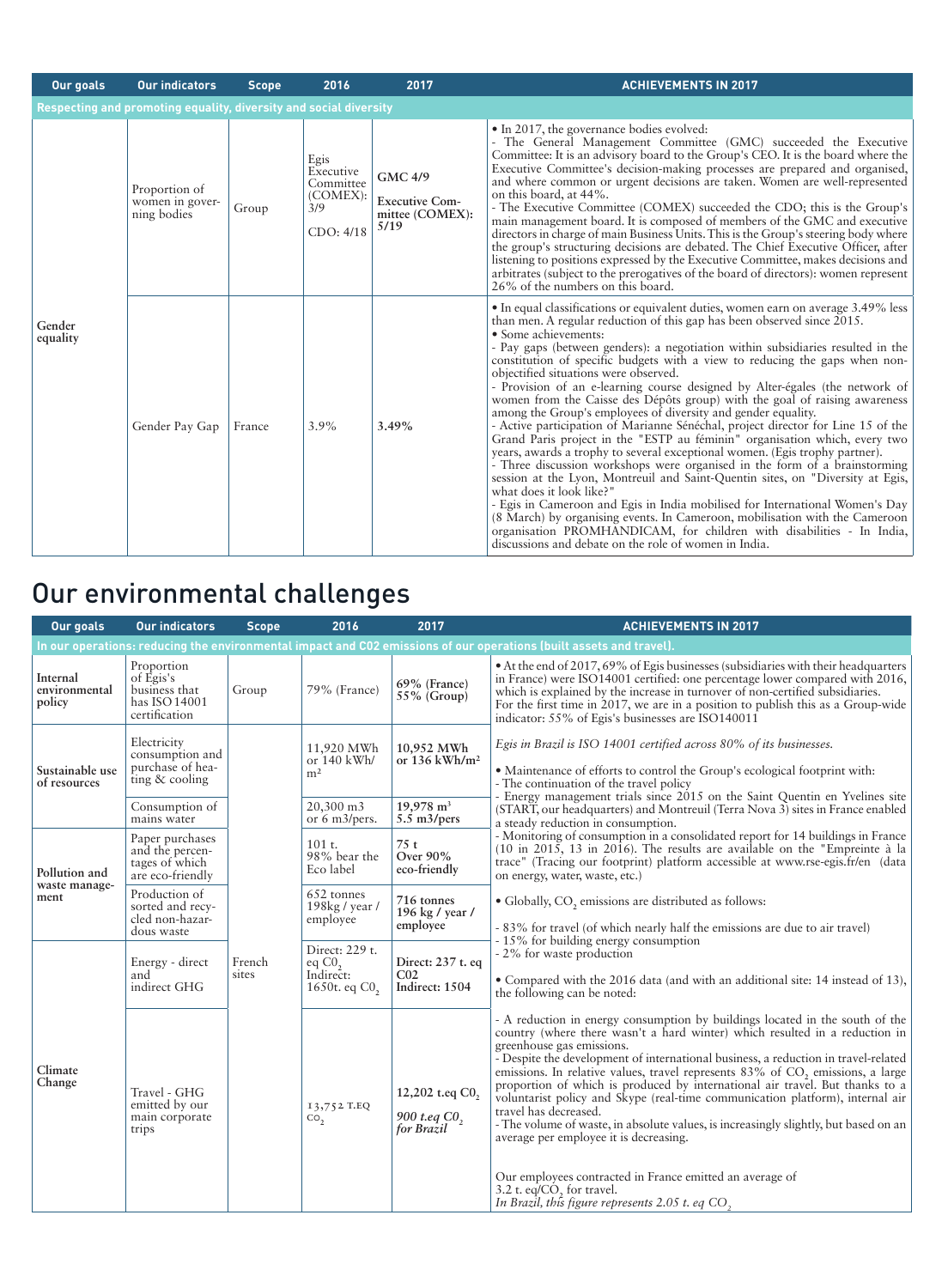| <b>Our goals</b>                                                           | <b>Our indicators</b> | <b>Scope</b> | 2016        | 2017               | <b>ACHIEVEMENTS IN 2017</b>                                                                                                                                                                                                                                                                                                                                                                                                                                                                                                                                                                                                                                                                                                                                                                                                                                                                                                                                                                                                                                                                                                                                                                                                                                                                                                                                                                                                                                                                                                                                                                                                                                                                                                                                                                                                                                                                                                                                                                                                                                                                                                                                                                                                                                                                                                                                                                                                                                                                                                                                                                                                                                                                                                                                                                                                                                                                                                                                |
|----------------------------------------------------------------------------|-----------------------|--------------|-------------|--------------------|------------------------------------------------------------------------------------------------------------------------------------------------------------------------------------------------------------------------------------------------------------------------------------------------------------------------------------------------------------------------------------------------------------------------------------------------------------------------------------------------------------------------------------------------------------------------------------------------------------------------------------------------------------------------------------------------------------------------------------------------------------------------------------------------------------------------------------------------------------------------------------------------------------------------------------------------------------------------------------------------------------------------------------------------------------------------------------------------------------------------------------------------------------------------------------------------------------------------------------------------------------------------------------------------------------------------------------------------------------------------------------------------------------------------------------------------------------------------------------------------------------------------------------------------------------------------------------------------------------------------------------------------------------------------------------------------------------------------------------------------------------------------------------------------------------------------------------------------------------------------------------------------------------------------------------------------------------------------------------------------------------------------------------------------------------------------------------------------------------------------------------------------------------------------------------------------------------------------------------------------------------------------------------------------------------------------------------------------------------------------------------------------------------------------------------------------------------------------------------------------------------------------------------------------------------------------------------------------------------------------------------------------------------------------------------------------------------------------------------------------------------------------------------------------------------------------------------------------------------------------------------------------------------------------------------------------------------|
| impacts                                                                    |                       |              |             |                    | Our indirect impact through our customers' projects: facilitating the expected economic and social benefits for local areas by controlling environmental                                                                                                                                                                                                                                                                                                                                                                                                                                                                                                                                                                                                                                                                                                                                                                                                                                                                                                                                                                                                                                                                                                                                                                                                                                                                                                                                                                                                                                                                                                                                                                                                                                                                                                                                                                                                                                                                                                                                                                                                                                                                                                                                                                                                                                                                                                                                                                                                                                                                                                                                                                                                                                                                                                                                                                                                   |
| Solutions with<br>significant<br>sustainable<br>development<br>added value | Qualitative           | Group        | Qualitative | <b>Qualitative</b> | • The Ecological and Energy Transition (EET) is at the heart of the company's strategy. It<br>impacts on all fields of Egis activity, from design to operation.<br>Examples of significant and/or experimental solutions and/or projects:<br>- Launch of the Cycle Up platform www.cycle-up.fr (French website).<br>- La Caisse des Dépôts, Egis and the La Poste group founded the SOBRE company, which<br>has been trading since the end of 2017, and after a trial phase across the portfolios of<br>shareholding groups $(12,000)$ building and 7 million m <sup>2</sup> ), specific digital solutions for<br>the control and reduction of energy consumption by corporate property users. For more<br>information https://sobre.immo (French website).<br>- Installation of 36 innovative artificial reefs in the heart of the Calangues National Park<br>(project to restore marine habitats historically degraded on the Marseilles coastline - France)<br>with Seaboost, an Egis subsidiary. (Different prefabrication innovations were developed,<br>including ultra-porous concretes and the completion of the first artificial reef in the world<br>to be 3D printed in concrete. These habitats will give a boost to the ecosystem and its<br>recolonisation by marine species).<br>- A heating and cooling network in Asnières, a french town (63% renewable energies).<br>- Seven trials of the life-size Smart City to which Egis is contributing through regional<br>demonstrators launched by the Caisse des Dépôts.<br>- Start of the Tàn project; Ideathon award-winner, a platform to support carbon neutrality.<br>- Support for the Métropole du Grand Paris in the development of the City's Climate Air<br>Energy Plan.<br>- Along the A28 (a French highway), pilot trial of using goats to clear bramble bushes, in<br>collaboration with the Des Pampilles Farm in Cisai-Saint-Aubin, France. Cyprus airport:<br>ISO 50001 certification (energy management).<br>- Egis contribution to the completion of wooden non-residential building projects (e.g. for<br>Bouygues Immobilier, office building measuring 17,000 m2 in the Clichy Batignolles joint<br>development zone (ZAC, France), an energy-positive building constructed using wood).<br>- In partnership with the WWF (World Wild Fund for Nature), a Natural Resources<br>Management Plan (NRMP) project in the Bandundu region of the Democratic Republic<br>of Congo.<br>- Trial in Lyon (a French town) to combat the phenomenon of urban heat islands (Albédo).<br>- Egis in Qatar, Doha West Waste Water Treatment Plant project, which has an ultra-<br>filtration system that allows 100% of water to be treated + contract to rehabilitate the<br>lagoons of Al Karaana.<br>- Reduction of sound pollution at Gatwick airport in England.<br>- Reforestation project in Brazil.<br>- For offshore projects in Brazil, evaluation of impact on marine life. |
| Quantification<br>of<br>Egis leverage                                      | Qualitative           | Group        | Qualitative | Oualitative        | • Continuing development of tools and methods (through innovation and R&D in<br>particular).<br>• Commitment to a reflection on the 2°C Target.                                                                                                                                                                                                                                                                                                                                                                                                                                                                                                                                                                                                                                                                                                                                                                                                                                                                                                                                                                                                                                                                                                                                                                                                                                                                                                                                                                                                                                                                                                                                                                                                                                                                                                                                                                                                                                                                                                                                                                                                                                                                                                                                                                                                                                                                                                                                                                                                                                                                                                                                                                                                                                                                                                                                                                                                            |